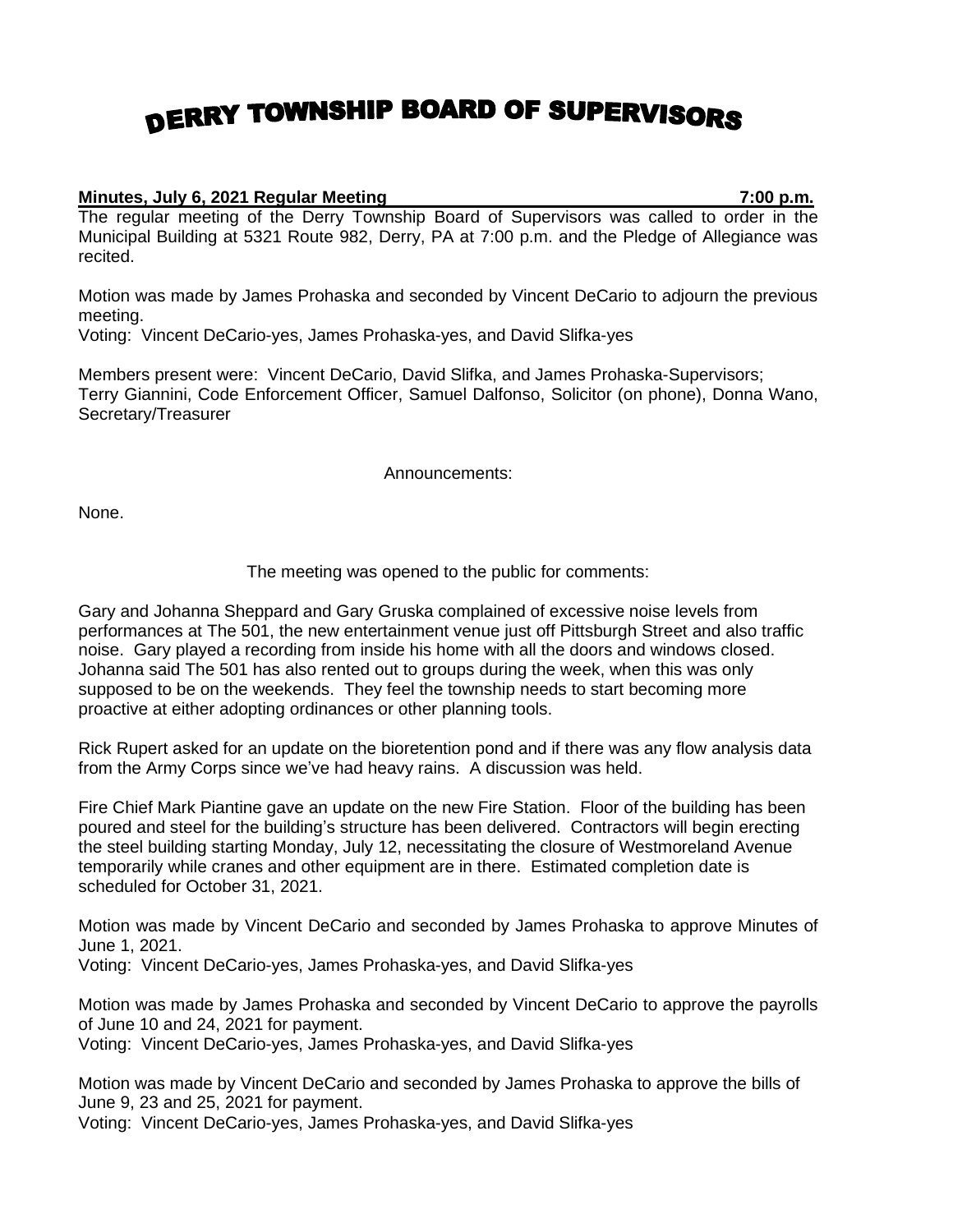Motion was made by James Prohaska and seconded by Vincent DeCario to approve the Treasurer's Report for June 2021.

Voting: Vincent DeCario-yes, James Prohaska-yes, and David Slifka-yes

Motion was made by Vincent DeCario and seconded by James Prohaska to approve creating a new Money Market Account at First Commonwealth Bank to be used for the purposes set forth in the American Rescue Plan Act of 2021.

Voting: Vincent DeCario-yes, James Prohaska-yes, and David Slifka-yes

Motion was made by James Prohaska and seconded by Vincent DeCario to approve Resolution No. 603-2021 to authorize the condemnation of a portion of the real estate located at 219 Meadow Drive, Latrobe, Pennsylvania as permitted by the Eminent Domain and Second Class Township Codes for the purpose of installing a storm water sewer line.

Voting: Vincent DeCario-yes, James Prohaska-yes, and David Slifka-yes

Motion was made by Vincent DeCario and seconded by James Prohaska to reapprove the Letosky Lot Line Revision on 11<sup>th</sup> Street contingent upon the approval of the Westmoreland County Department of Planning:

Approval of this plan does not constitute acceptance of the streets as dedicated and laid out on said plan until they are developed to the Township's specifications at which time formal written notice of acceptance of dedication will be delivered by the Derry Township Board of Supervisors to the developer.

Voting: Vincent DeCario-yes, James Prohaska-yes, and David Slifka-yes

Motion was made by James Prohaska and seconded by Vincent DeCario to reapprove the Landers Subdivision off Mannito Road which has been approved by the Westmoreland County Department of Planning:

Approval of this plan does not constitute acceptance of the streets as dedicated and laid out on said plan until they are developed to the Township's specifications at which time formal written notice of acceptance of dedication will be delivered by the Derry Township Board of Supervisors to the developer.

Voting: Vincent DeCario-yes, James Prohaska-yes, and David Slifka-yes

Motion was made by Vincent DeCario and seconded by James Prohaska to reapprove the Harris Subdivision off Barnhart Road contingent upon the approval of the Westmoreland County Department of Planning:

Approval of this plan does not constitute acceptance of the streets as dedicated and laid out on said plan until they are developed to the Township's specifications at which time formal written notice of acceptance of dedication will be delivered by the Derry Township Board of Supervisors to the developer.

Voting: Vincent DeCario-yes, James Prohaska-yes, and David Slifka-yes

Motion was made by James Prohaska and seconded by Vincent DeCario to approve the Maiolie Subdivision on Guthrie Road contingent upon approval of the Westmoreland County Department of Planning: